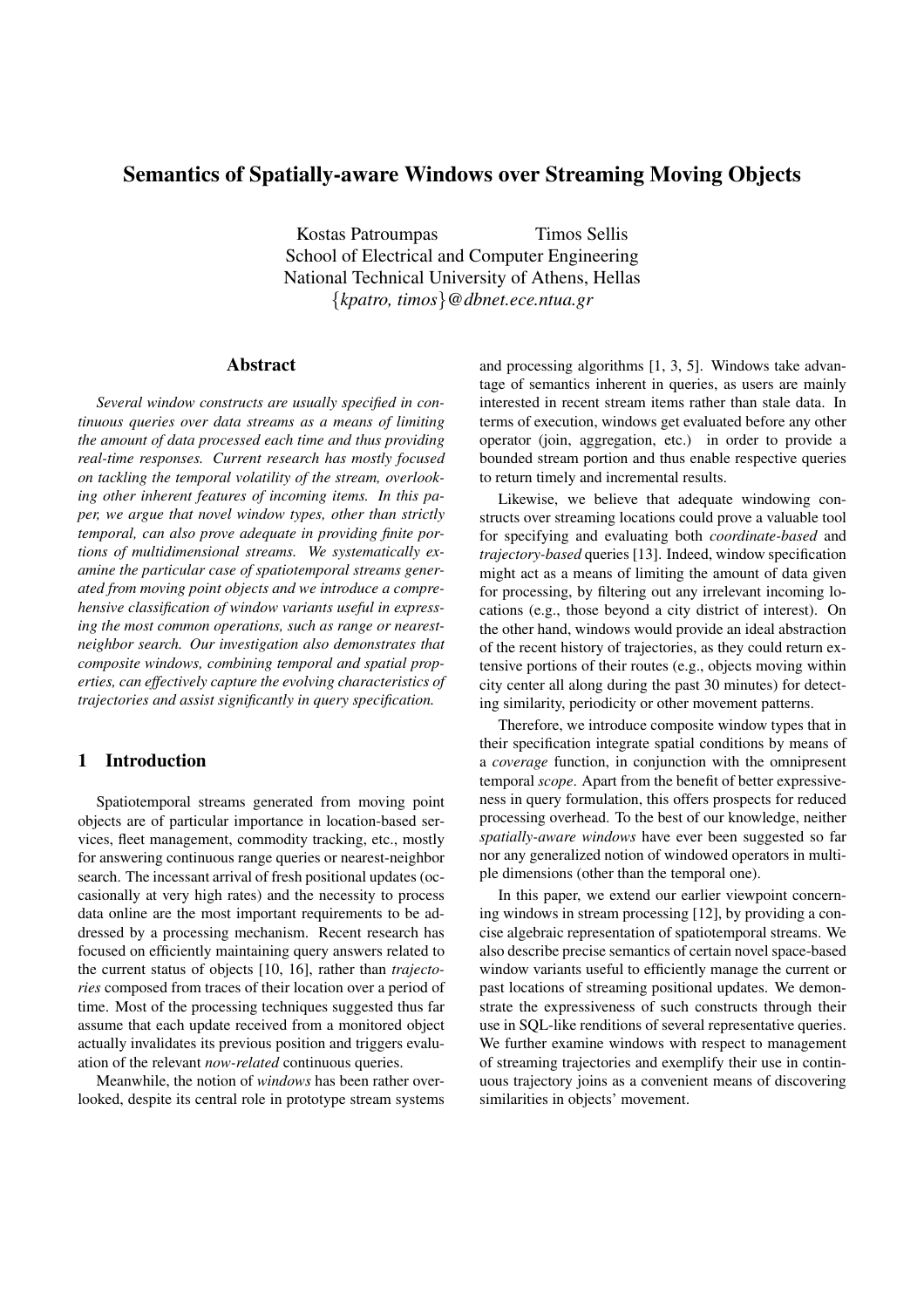The remainder of this paper is organized as follows: Section 2 explains the motivation behind our work. Section 3 describes basic notions on streams generated from moving point objects. Section 4 introduces semantics of spatiallyaware windows and presents most typical variants, whereas Section 5 discusses application of windows over streaming trajectories. Related work is surveyed in Section 6. Finally, Section 7 offers conclusions and future research directions.

## **2 Rationale**

Windows based solely on temporal constraints can certainly be applied over streaming locations, e.g., a sliding window extracting items of last hour [11]. Yet, inherent spatial characteristics would remain largely unexploited, despite the fact that most requests usually focus on restricted areas of interest. This seems inevitable for massive datasets, since applications cannot keep track of object interrelationships for long. Even worse, evaluation of spatial predicates would be deferred to subsequent stages in execution plans, causing considerable delay to timely responses. By introducing spatially-aware windows, it is possible to bound incoming locations according to joint spatial and temporal criteria. Such constraints get applied early in execution plans, offering also great opportunities for multiple query optimization (e.g., handling together overlapping regions).

For motivation, suppose a monitoring application used for traffic surveillance and driver notification in a city that is separated in certain administrative districts. The following indicative examples illustrate the potential benefits of spatially-aware windows to query specification:

- Q1. For each vehicle now travelling within the city center, identify every 10 seconds its nearest one that also moves inside this designated region.
- Q2. Report every minute the number of cars of each type located in the city center anytime during past quarter.
- Q3. Notify a privileged customer for special offers and discounts whenever located among the 50 users currently closest to any service site (e.g. fueling stations).
- Q4. Monitor average speed per vehicle type based on the 1000 most recent locations recorded in each district.
- Q5. Identify delivery trucks that follow similar routes during past half-hour. In case of a car failure, ask another driver nearby to take charge of pending customers.
- Q6. Detect pairs of vehicles having close enough locations (even not concurrently recorded) in the last 10 minutes.

The common characteristic of these requests is that a *spatial constraint* (points or zone of interest) should be applied continuously over the dynamic locations, effectively reducing the amount of data that needs to be handled each time. Furthermore, continuity in time and contiguity in space are preserved in every instance of the extracted locations, as well as the sequential pattern in trajectory subtraces. In contrast, notice how query Q1 would give semantically different results in case the search for nearest neighbors was performed before window (range) filtering.

When applying a spatially-enabled window over a stream of positional updates, resulting tuples create compact subsequences of the original routes in both temporal and spatial domain, because window evaluation takes precedence over all other operators. Besides, constraints in window specifications are not necessarily fixed (as in typical selection predicates) but may vary over time and space, keeping in pace with the evolving nature of positional streams. This latter feature offers a powerful means to express a wide range of continuous spatial queries, as we explain later on.

## **3 Handling Positional Streams**

### **3.1 Fundamentals on Streaming Locations**

In general, moving objects have spatial extent (shape), which might be varying over time. Our principal concern is to capture movement characteristics of objects, rather than other changes (appearance, disappearance etc.) occurring during their lifetime. So, we restrict our interest to streaming point entities over the 2-dimensional Euclidean plane:

**[Point Domain]**: *Planar Point Domain* P contains all possible (hence infinite) pairs of values  $\langle x, y \rangle$ , where  $x, y \in \mathbb{R}$ are interpreted as point coordinates on 2-d Euclidean plane.

For any moving object, its locations are usually recorded at specific time instants. Hence, each recorded location is accompanied with a *timestamp* value drawn from a domain common for all monitored objects:

**Time Domain**  $\mathbb T$  is an ordered, infinite set of discrete time instants  $\tau \in \mathbb{T}$ .

Note that successive positions of an individual object are assigned ever-increasing timestamp values that denote the registration time of each recording or its sequence number. Thus, a unique *ordering* reference is established among all such elements. In fact,  $T$  may be considered similar to the domain of natural numbers N, whereas  $\mathbb P$  is similar to  $\mathbb R^2$ .

Now consider a "cloud" of point locations recorded over  $\mathbb P$  at a specific instant  $\tau \in \mathbb T$ . This dataset can be generated after taking a snapshot of the current positions for numerous moving objects, e.g., GPS-equipped vehicles on a road network. In case such information is being continuously monitored over a long period of time, it takes the form of a spatiotemporal data stream consisting of append-only tuples (i.e., no deletions allowed) from positional updates: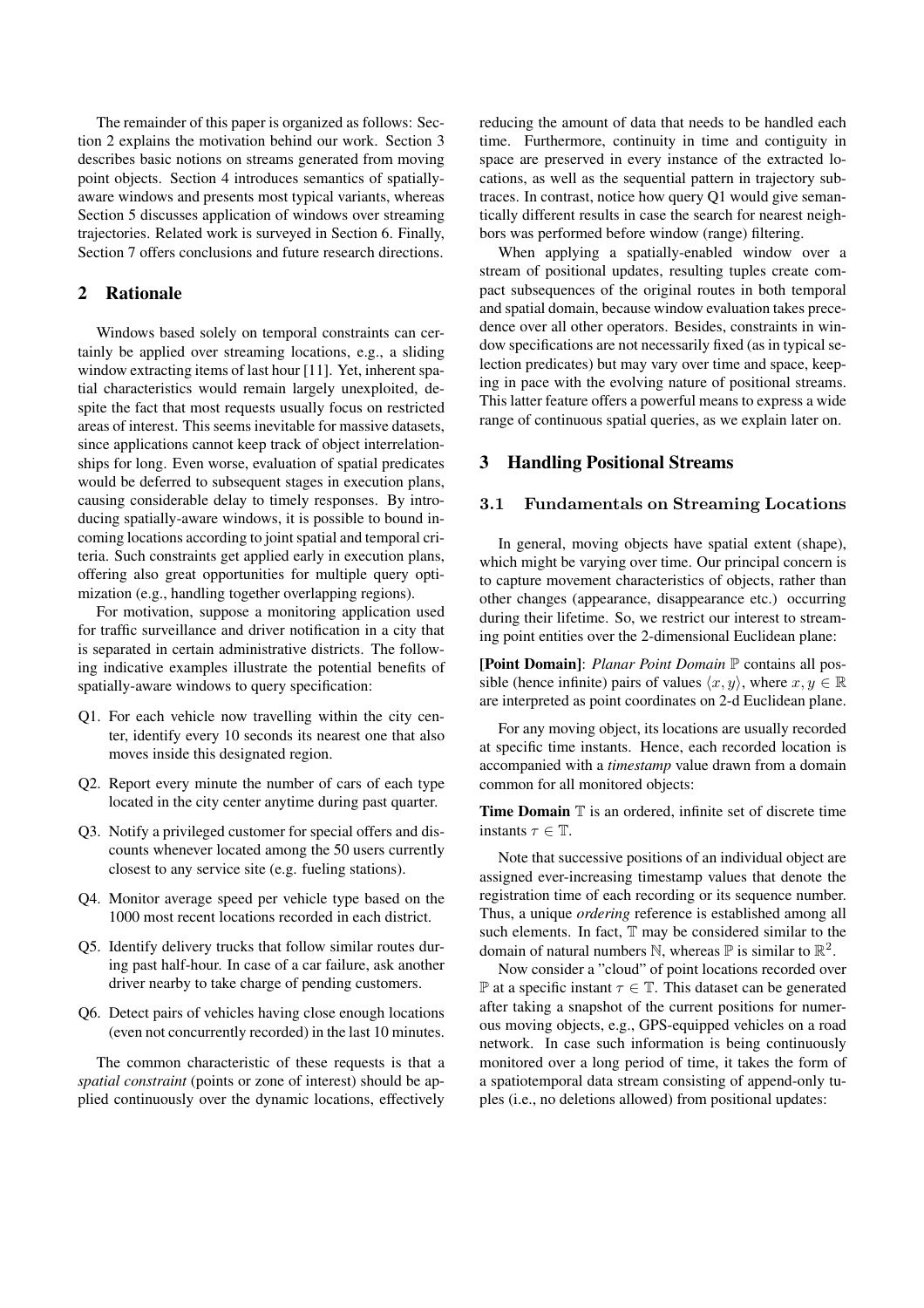**[Point Data Stream]**: A *Point Data Stream* S is a mapping  $S : \mathbb{T} \times \mathbb{P} \to 2^R$  from Time Domain  $\mathbb{T}$  and Point Domain  $\mathbb P$  to the powerset of the set R of tuples with common schema E of attributes. In addition to an attribute  $A_\tau$  denoting timestamp values  $\tau \in \mathbb{T}$ , another attribute  $A_n$  acts as the spatial reference for each point entity and obtains its values  $p \in \mathbb{R}^2$  exclusively from  $\mathbb{P}$ . Pair  $\langle p, \tau \rangle$  is considered the composite *space-time-stamp* for a stream element  $s \in S$ .

As is typical in data stream modelling, we assume that a possibly large, but always finite number of positional updates arrive for processing at each timestamp  $\tau_i \in \mathbb{T}$ . This bounded multiset actually constitutes the *current stream instance*  $S_I(\tau_i) = \{s \in S : s.A_\tau = \tau_i\}$ . Besides, *current stream contents*  $S(\tau_i) = \{s \in S : s.A_\tau \leq \tau_i\}$  signify an ordered sequence of all data elements accumulated thus far, practically representing the historical movement of objects.

### **3.2 Specifying Queries with Coverages**

Most continuous queries over streaming point locations refer to *range search* ("identify objects contained in a specific region"), *k-nearest neighbor* ("find k objects currently closest to particular locations"), *aggregates* (e.g., "calculate count or density of objects in designated areas") etc. Such *now-related* queries usually specify a spatial predicate (by means of a polygon, a set of query points, etc.) that current positions should meet in order to qualify for the answer.

At an abstract level, we may consider the spatial entity involved in this search as the respective *coverage* of the query, which implies its presence over the Euclidean plane and varies according to the degree of its geometry (point, line or region). This approach can simplify reasoning about continuous queries, since a coverage essentially conveys the notion of the area (or points) of interest that appears in user requests. In other words, we implicitly set a "mask" over the streaming locations received, hence practically restricting the set of features that will subsequently be considered in query evaluation. Next, we distinguish four typical cases:

**i) Spot coverages.** A set of distinct points (or multipoints) on the plane occupies certain locations, which may be collectively regarded as a *spot coverage* (shown as encircled spots in Fig. 1a). Intuitively, this construct specifies a group of points of interest where certain phenomena should be observed, e.g., appearance or disappearance of monitored objects at particular crossroads, mine fields, wells, etc.

More formally, let a finite set of k distinct points  $P_k =$  $\{\langle x_i, y_i \rangle \in \mathbb{P}, i \in [1..k]\}.$  These locations define a subset of the plane  $\mathbb P$  according to the following coverage function:

$$
cover_{\text{SPOT}}(P_k) = \{ \langle x, y \rangle \in \mathbb{P} : \langle x, y \rangle \in P_k \}
$$

**ii) Surface coverages.** The interior of a region (polygon, rectangle, circle etc.) naturally defines a *surface coverage* that is typical for range queries. Conversely, the exterior of



**Figure 1. (a) A spot coverage. (b) Typical surface coverages. (c) A border coverage on the left of a straight line. (d) Band coverage formed by two straight lines.**

such a region also defines a coverage, taken as the complement of its interior with regard to the entire plane P. Next, we exemplify the case for two simple shapes (Fig. 1b):

The surface covered by a rectangle  $L$  with bottom left  $A(x_A, y_A)$  and top right corner  $B(x_B, y_B)$  is trivial:  $cover_R(L) = \{ \langle x, y \rangle \in \mathbb{P} : x_A \leq x \leq x_B \land y_A \leq y \leq y_B \}$ 

Similarly, the coverage of a circle  $C(O, r)$  on  $\mathbb P$  with center  $O(x_o, y_o) \in \mathbb{P}$  and radius  $r \in \mathbb{R}$  is defined as:

 $cover_C(O, r) = \{ \langle x, y \rangle \in \mathbb{P} : (x - x_o)^2 + (y - y_o)^2 \leq r^2 \}$ 

For other common shapes, like triangles, ellipses etc., the surface coverage also has a closed formula, but for irregular polygons this function gets more complex. For a convex polygon, its coverage can be stated as a conjunction of constraints  $ax + by + c \le 0$ , i.e., an intersection of halfplanes in 2-d plane. The coverage for a non-convex polygon (or disjoint regions) can be expressed as a union of convex polygons, i.e. disjunction of conjunctive spatial constraints.

**iii) Border coverages.** Suppose that an arbitrary direction is assigned to a line curve over  $\mathbb P$ . Then,  $\mathbb P$  is separated in two disjoint half-planes that represent the left- and rightside coverages, while the *border coverage* consists of points along that curve. This construct may be useful in identifying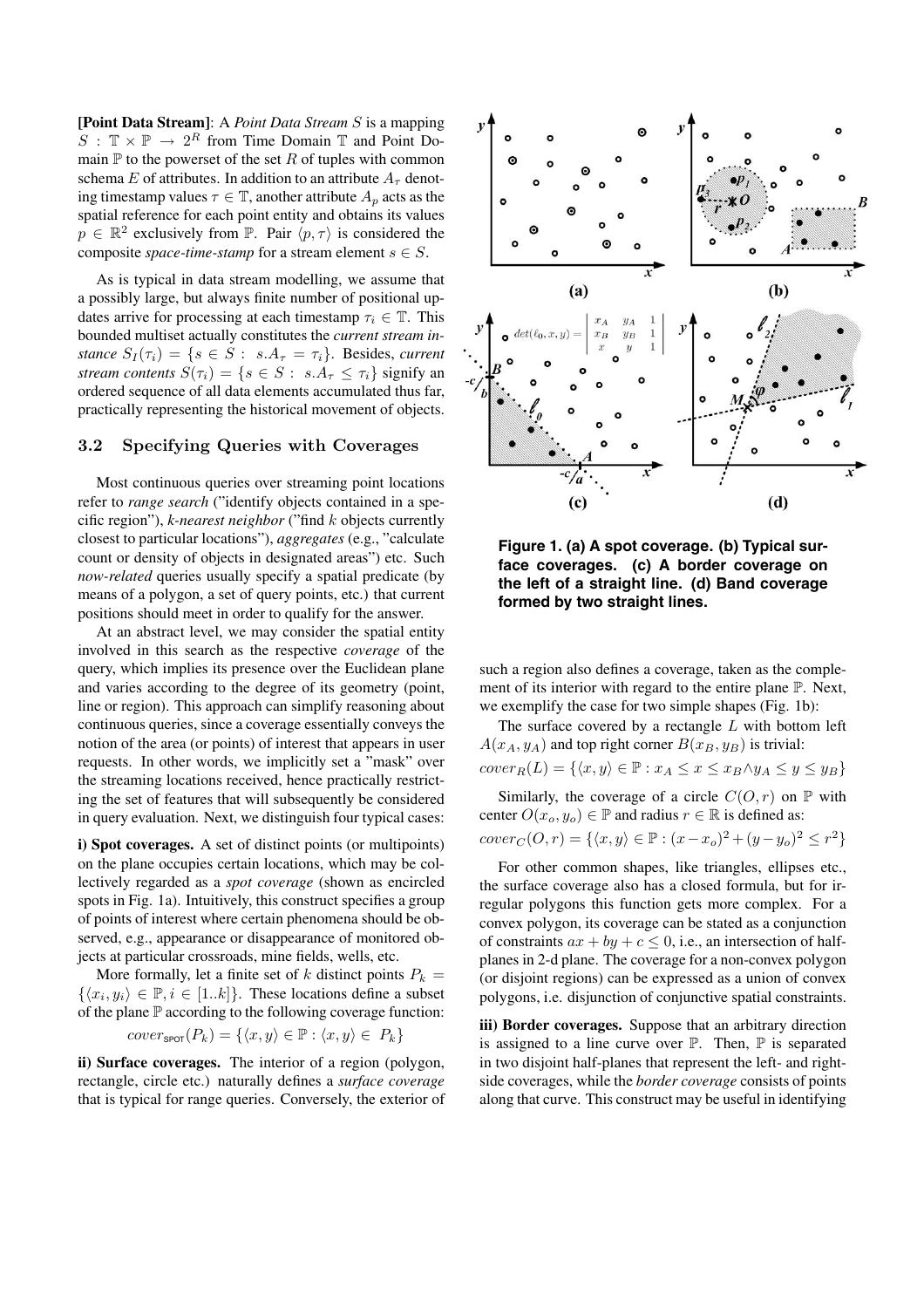topological relationships, e.g., objects moving across a river or crossing the border between two states.

In case of a straight line  $\ell_0 : ax + by + c = 0$  on plane P, we may assert a direction by choosing two distinct points A, B along the line, e.g., its intersections with the axes (Fig. 1c). For any point  $\langle x, y \rangle \in \mathbb{P}$ , we can easily decide its position relative to  $\ell_0$  by the sign of determinant  $det(\ell_0, x, y)$ . For instance, the coverage on the left of line  $\ell_0$  is:

$$
cover_{\text{LEFT}}(\ell_0) = \{ \langle x, y \rangle \in \mathbb{P} : det(\ell_0, x, y) < 0 \}
$$

Curves of arbitrary shape can be approximated by complex functions (e.g., splines) or consecutive line segments.

**iv) Band coverages.** Any such non-closed coverage defines a zone of interest that is partially bounded by at least two curves. Considering the simple case of two straight lines  $\ell_1$  and  $\ell_2$  that intersect at point M, their band coverage is anchored at M and corresponds to the *positive convex angle*  $\varphi$  (Fig. 1d). If  $\ell_1$  and  $\ell_2$  are parallel, the band is trivially the fixed-width zone between them.

## **4 Spatial Windows over Streaming Locations**

As already mentioned, window semantics in continuous queries over infinite streams help in determining a countable portion of tuples by setting specific temporal constraints. Towards this goal, windows rely on an ordering established among all incoming items, through a *windowing attribute* [8] that usually contains timestamp values. In practice, at each time instant, window's contents (its current *state*) make up a temporary relation of a finite, yet ever-changing set of tuples that fall within its *scope* (e.g., past hour, latest 100 items etc.). Window variants are often classified according to their evolution with time (*sliding*, *tumbling*, *landmark* windows) or through a presumptive succession in arriving items (*count-based* or *partitioned*) [12].

When it comes to streaming point locations, the assertions of the data stream model still hold and typical coordinate-based queries can be expressed [11]. Topological queries are more difficult to express, as they include spatial or spatiotemporal notions (e.g., orientation). Moreover, defining total order in space is not an easy task, especially for non-stationary entities. Our key idea is to exploit total order in time domain, so as to establish an ordering of positional updates and further create sequences of items for each distinct object (its *trajectory*). In addition, spatial criteria may act as enhancements to typical window constructs, in a manner similar to *value-based windows* [3]. The crucial difference is that spatial constraints are not just some extra filtering conditions, but they control window's structure by modifying its extent or shape across time.

We distinguish spatially-aware windows in two main classes. Next, we refer to windows against streaming point objects, i.e. distinct locations considered in isolation from each other. In Section 5, we discuss windows over trajectories by exploiting continuity in each object's movement.

## **4.1 Abstract Semantics and Properties**

In effect, the coverage function is the spatial analog of *scope* that determines the extent of time-based windows, so:

**[Spatial Window]**: A *spatial window*  $W_C$  is specified by a subset  $C$  of the plane  $\mathbb P$  and returns all location items from a Point Stream  $S$  that qualify to the coverage of  $C$ , as follows:

$$
W_C(S) = \{ s \in S : s.A_p \in cover(C) \}
$$

provided that  $|W_C(S)| \leq n$ , for any large, but finite  $n \in \mathbb{N}$ .

This definition resembles to the general description of windows over streams [12], by simply establishing a spatial containment predicate instead of a generic constraint. At this abstract level, no temporal specifications are taken into consideration, assuming that streaming locations are being processed as they come, ignoring any resource limitations for maintaining the growing volume of data items.

By combining spatial and temporal properties of the stream, we may suitably specify composite windows over spatiotemporal streams. As shown in Section 3, the exact shape of a coverage is controlled by the characteristics of its owner entity, and it is expressed as a geometric function. However, a coverage can be *time-varying*, if it is allowed to evolve over time, e.g., modify its location or shape. We distinguish three criteria for detecting coverage changes:

- *Mutability.* Depending on whether a coverage changes location over time, we may characterize it either *stationary* (i.e., immobile) or *moving*.
- *Spatial interaction.* If any two successive states of a coverage intersect, we may speak of *overlapping* coverages. A coverage is *contiguous*, when the boundary of each state touches that of its predecessor. Otherwise, the coverage moves in a *discontinuous* fashion.
- *Variability* is concerned with changes in the shape of a coverage (mostly for areas). If that shape remains intact all along its lifetime, then the coverage is *permanent*. If not, the coverage is *distorted* and takes irregular shapes, e.g., it shrinks or grows over time.

### **4.2 Typical Spatially-aware Windows**

In the following, we present several intuitive variants of spatially-enabled windows that can greatly support query specification in continuous monitoring of moving objects.

#### **4.2.1 Extent-based windows**

This most characteristic spatially-aware window simply filters out locations beyond the query area of interest (Fig. 1),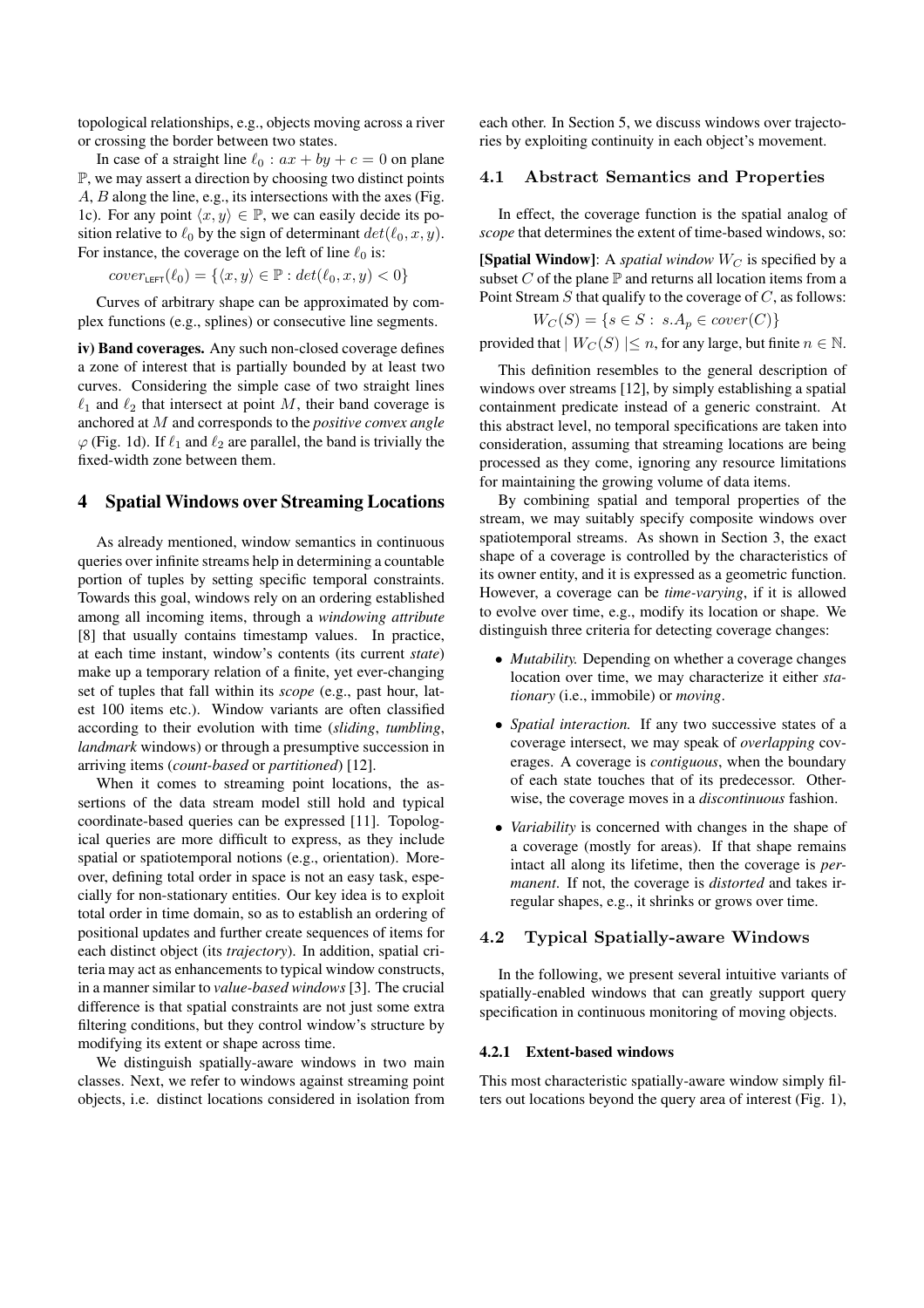like *range predicates* in spatial databases. Depending on the type of coverage  $C$  specified, this construct returns all tuples from a particular portion of the point stream, which fall inside the extent or coincide with spot locations of the coverage. The extent is fixed at each  $\tau \in \mathbb{T}$ , although C may be stationary (e.g., extent of the central town district) or moving (e.g., 1 km around a moving truck). Formally:

$$
W_R(S, \tau, C) = \{ s \in S(\tau) : s.A_p \in cover(C) \land s.A_\tau \in scope(\tau) \}
$$

All tuples returned by each window state retain their original timestamp values, often an indication  $\tau = NOW$ if the current stream instance  $S_I(\tau)$  is given as input (i.e.,  $scope(\tau) = NOW)$ . In case the query is concerned with locations recorded over a time interval (e.g., a sliding window over the past 20 minutes, a landmark window after 10 a.m. etc.), an adequately parameterized *scope function* can be used to fetch the relevant tuples [12]. Therefore, a composite window variant is formed, effectively combining spatial and temporal constraints over streaming locations.

An interesting variation concerns extent-based windows with a fixed-shape coverage that *shifts* as a compact entity over the 2-d plane by  $(dx, dy)$  during time interval dt (expressed in timestamp units). Since step dt remains constant, the window's coverage will move periodically. In terms of query specification, we propose a generic SQL clause like:  $\left[ \texttt{EXTENT}\ \left\langle cover \right\rangle\ \texttt{RANGE}\ \left\langle time \right\rangle\ \texttt{SHIFT}\ \texttt{BY}\left( dx, dy, dt \right) \right]$ 

We borrow from CQL [2], keyword RANGE  $\langle time \rangle$  to denote the temporal scope of the window. For now-related queries, this can be simplified using shortcut NOW.

**Query Q1.** Assume that a spatial operator for k-NN search is available (e.g., implemented as proposed in [10]), whereas the polygon representing city center is denoted with parameter center geom. Then, query Q1 (Section 2) can be expressed in SQL-like syntax as a windowed selfjoin between pairs of successive window states:

```
SELECT V1.id, V2.id
FROM Vehicles[EXTENT center geom NOW
              SHIFT BY (0,0,10 SECONDS)] V1,
     Vehicles[EXTENT center geom NOW
             SHIFT BY (0,0,10 SECONDS)] V2
WHERE NN(V1.location, V2.location, 'k=2')
AND V1.id < V2.id
```
To avoid situations where each object reports itself, we specify  $k=2$  and then eliminate duplicates comparing object id's. From a semantics point of view, it is crucial that extraction of relevant locations (i.e., coverage evaluation) actually precedes execution of  $k$ -NN operator. This guarantees that  $k$ -NN search is performed against the correct dataset, so qualifying neighbors are moving inside city center for sure.

**Query Q2.** This aggregation requires a time-based sliding

window of 15 minutes that gets refreshed every minute, so:

```
SELECT V.type, COUNT(DISTINCT V.id)
FROM Vehicles [EXTENT center geom
               RANGE 15 MINUTES
               SHIFT BY (0,0, 1 MINUTE)] V
GROUP BY V.type
```
#### **4.2.2** k**-Proximity windows**

This window type extracts for every designated point of interest its  $k$  closest location items (Fig. 2a), which proves advantageous for situations like that of query Q3 (Section 2). Its computation first involves a  $k$ -NN search over the current positional updates in  $S_I(\tau)$  for each such *focal point*  $q_f \in F \subset \mathbb{P}$ . Then, the union of these partial subsets yields the final multiset of location tuples. In algebraic notation:  $W_{-}(S - F, k) = 1.1$  $f = g(t)$ 

$$
W_P(S, \tau, F, \kappa) = \bigcup_{q_f \in F} \{ s \in S_I(\tau) : \\ \exists r \in \mathbb{R}, ((r \ge 0 \land s.A_p \in \text{cover}_C(q_f, r) \land \\ \land | \{ s' \in S_I(\tau) : s'.A_p \in \text{cover}_C(q_f, r) \} | \le k)
$$
  

$$
\land \forall r' \in \mathbb{R}, (r' \ge r \land \\ \land | \{ s'' \in S_I(\tau) : s''.A_p \in \text{cover}_C(q_f, r') \} | > k)) \}
$$

Semantically speaking, this window is applied over the current stream locations (all referring to  $\tau = NOW$ ), so the chosen nearest neighbors are *synchronized*. Apparently, not only the identities of  $k$ -proximal locations vary over time, but also the distances of  $k$ -th (remotest) neighbors from their corresponding focal point<sup>1</sup>. Thus, search radius  $r$  that determines the circular coverage around a focal point  $q_f$ gets adjusted at each  $\tau$ , depending on current object positions. Note that focal points may not necessarily be stationary, but they could be allowed to move from time to time.

In terms of continuous evaluation, an efficient  $k$ -NN algorithm [10, 16] is more adequate to identify proximal locations compared to the naïve policy implied by the semantic definition, i.e., successive circle enlargements until  $k$ -th point is reached. With respect to SQL, a clause such as

```
[NEARBY \ \langle spot\_cover \rangle \ ROWS \ \langle tuple\_count \rangle]
```
could declare a proximity window that repeatedly returns the union of all  $\langle tuple\_count \rangle$  current locations nearest to each member of a  $\langle spot\_cover \rangle$ , as exemplified next.

**Query Q3.** Assuming that customer classification is available in the stream (otherwise, it could come from a join with a table where this data has been stored), the query syntax is:

```
SELECT V.id
FROM Vehicles [NEARBY (SELECT loc FROM Sites)
              ROWS 50] V
WHERE V.class = 'PRIVILEGED'
```
<sup>1</sup>It may occur that multiple locations qualify as *k*-th neighbor of focal point  $q_f$ , e.g.,  $A$ ,  $B$  are equi-distanced from  $q_3$  in Fig. 2a. Like countbased windows in CQL [2], ties may be broken in a non-deterministic fashion, by choosing arbitrarily one of the candidate locations.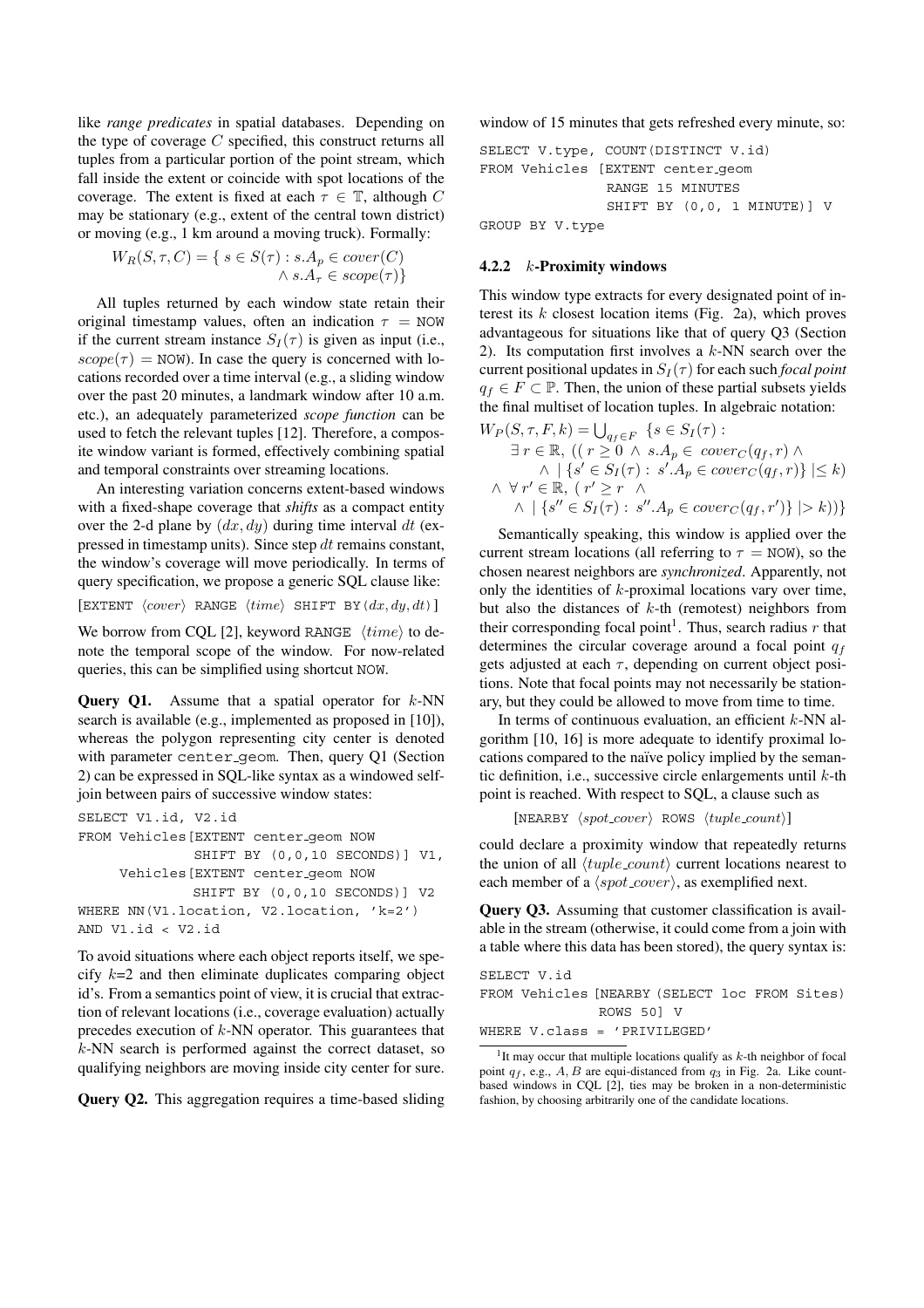The nested subquery after keyword NEARBY serves in determining the list of focal points (sites). Next, a 50-NN search is being performed for each site, providing the current window state over vehicle locations. The selection condition against this temporary dataset returns qualifying customers.

#### **4.2.3 Distance-based windows**

In contrast to  $k$ -proximity windows, this variant returns locations falling within a specific distance  $d$  around any point of interest  $q_f$  (taken from a spot coverage F). The number of qualifying locations inside each such "influence" area may be varying over time, due to changing object positions. Additionally, a temporal scope may be specified to retrieve positions recorded during a sliding time interval. Formally:  $W_P(S, \tau, F, d) = \bigcup_{q_f \in F} \{s \in S(\tau) : s.A_p \in cover_C(q_f, d)\}$  $\bigwedge^r s.A_\tau \in \mathit{score}(\tau)\}$ 

and the respective SQL expression is quite straightforward:  $[{\tt NEARBY~}\langle spot\_cover\rangle~{\tt WITHIN~}\langle distance\rangle~{\tt RANGE~}\langle time\rangle]$ 

Although this variant looks similar to extent-based windows, a subtle difference exists. Distance-based constructs are intrinsically tied to designated sites that may not be stationary, but instead move at arbitrary directions; hence, they are not shifting as one entity like an explicit compact extent. We see a research challenge in continuous maintenance of such window states with respect to moving circles.

**Query Q3'.** Identify privileged customers within 1 km distance from service sites anytime during past 5 minutes:

```
SELECT V.id
FROM Vehicles [NEARBY (SELECT loc FROM Sites)
               WITHIN 1000 METERS
               RANGE 5 MINUTES] V
WHERE V.class = 'PRIVILEGED'
```
### **4.2.4 Tessellated windows**

Suppose a *spatial decomposition* D of plane P into a set of m pairwise disjoint regions  $\{d_i, i \in [1..m]\}$ , such that:

 $\forall i, j \in [1..m], d_i \neq \emptyset \land d_i \cap d_j = \emptyset \land \bigcup d_i = \mathbb{P}.$ 

There is no restriction that these regions must necessarily be of equal area (i.e., a grid-like partitioning), but they can form an irregular planar *tessellation* (Fig. 2b). Then, each incoming point location falls inside exactly one such region  $d_k$  and it is assigned to it. This is essential for applications that have no interest in the exact position of objects, but rather in their distribution over predetermined areas of interest (for instance, city districts, traffic flow zones, restrictedaccess areas etc.). The returned subset can be used to evaluate density queries or to maintain the N most recent stream locations for each subarea  $d_k$ . Each qualifying item retains its original timestamp, so this variant is inherently sliding in



**Figure 2. (a) A 3-proximity window for 4 focal points. (b) Irregular tessellation of the plane.**

time and reminiscent of *partitioned windows* [2], only that here subdivision refers to space. Specifically:

 $W_T(S, \tau, D, N) = \{ \langle s, d_i \rangle : \exists d_i \in D, s \in S(\tau) \wedge s \cdot A_p \in d_i \}$  $\wedge \exists \tau_1 \in \mathbb{T}$   $(\tau_1 \leq \tau \wedge \mid \{ \langle s, d_i \rangle : \tau_1 \leq s.A_{\tau} \leq \tau \} \mid \leq N)$  $\wedge \forall \tau_2 \in \mathbb{T} (\tau_2 \lt \tau_1 \wedge \mid \{ \langle s, d_i \rangle : \tau_2 \leq s.A_\tau \leq \tau \} \mid > N$ 

For expressing such windows in queries, an SQL clause  $[TEST\texttt{LATE BY } \langle cover \rangle$  ROWS  $\langle tuple\_count \rangle]$ 

is proposed, where  $\langle cover \rangle$  denotes either an attribute or a list containing the regions of the tessellation.

**Query Q4.** Let a relational table Districts where the geometric subdivision of the city in administrative zones is stored in field region. Then, query Q4 may be written as:

```
SELECT V.type, AVG(V.speed)
FROM Vehicles [TESSELLATE BY (SELECT region
                              FROM Districts)
              ROWS 1000] V
GROUP BY V.type
```
assuming that each vehicle also relays its current speed to the server. Note that aggregation is computed collectively for the unified subsets supplied by the current window state.

## **4.3 Discussion**

Although this collection of window variants is not exhaustive, it addresses frequent user queries, while expressing range and  $k$ -NN search is straightforward. What we advocate is pushing down spatial constraints into window filtering, so that evaluation of spatial and temporal constraints could be interchanged. Here we assumed a trivial processing policy that requires reevaluation of window states at every distinct  $\tau \in \mathbb{T}$ , but more efficient techniques are possible (e.g., buffer "safe" zones [15]). Continuous query optimization involving spatial windows is beyond the scope of this paper and is the topic of our ongoing work.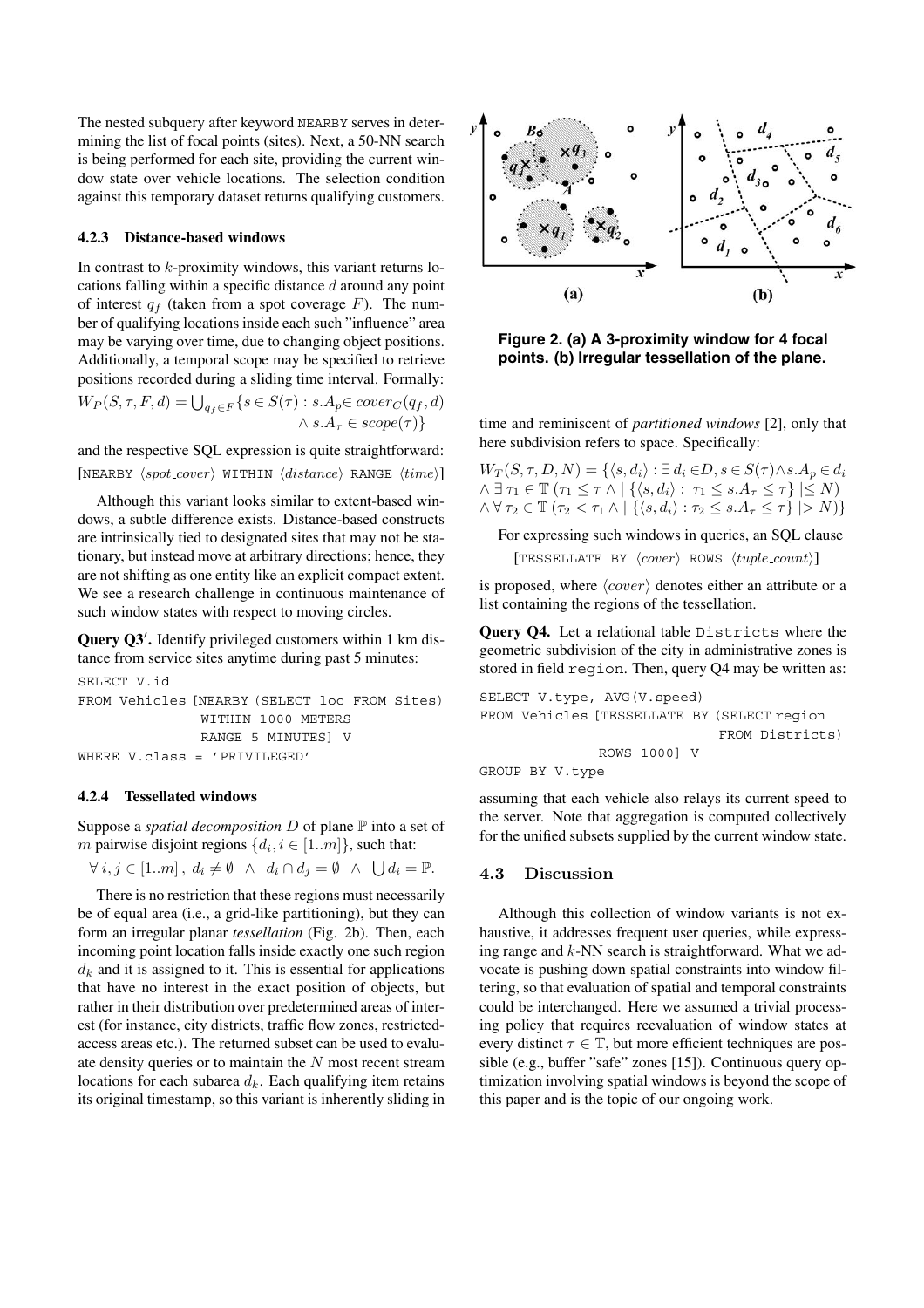## **5 Windowed Joins over Trajectory Streams**

Up to this point, the case of spatiotemporal streams of moving points has been examined for continuous queries that collectively involve discrete isolated snapshots of objects' locations. However, the sequential nature in each object's path is significant when we need to inspect movement patterns and interactions between objects (or with stationary entities) over a period of time. More specifically:

**Trajectory** T of a point object identified as *oid* and moving over plane  $\mathbb P$  is a possibly unbounded sequence of its timestamped positions across time, i.e., triplets of values  $\langle \text{oid}, p_i, \tau_i \rangle$ , where position  $p_i \in \mathbb{P}$  and timestamp  $\tau_i \in \mathbb{T}$ .

We further consider a *trajectory stream* of point objects as an ordered sequence of locations concurrently evolving in space and time. It is worth mentioning two characteristics inherent in streaming trajectories. First, *time monotonicity dictates a strict ordering of spatial positions* taken by a moving object all along its trajectory. Second, *locality in an object's movement should be expected*, assuming that its next location will be recorded somewhere close to the current one. Therefore, it is plausible to anticipate consistent object paths in space, save for possible discontinuities in movement due to communication failures or noise.

The general notion of *trajectory join* queries was introduced in [4] as a means of identifying all pairs of trajectories between two datasets that exhibit some kind of user-defined similarity. In spatial databases, *distance-join* queries are often used to identify trajectories that are found within a certain distance from each other during a time interval, e.g., "vehicles following similar routes after 8 a.m.".

Next, we introduce the novel idea of *continuous joins* between streaming trajectories, which effectively reduce to a series of snapshot trajectory joins. More concretely, let two sets R, S consisting of  $n, m \in \mathbb{N}$  objects moving on plane  $\mathbb{P}$ , their respective trajectory sets  $\{T^R\}, \{T^S\}$ , a possibly time-varying distance threshold  $\epsilon(t) \in \mathbb{R}$  for each  $t \in \mathbb{T}$ , and a non-standard temporal extent  $\Delta t \in \mathbb{T}$ . Then:

**Continuous trajectory join**  $Q_c({T^R}, {T^S}, \epsilon(t), \Delta t, \tau_0)$ at any  $\tau_0 \in \mathbb{T}$  returns all pairs of trajectories  $\langle T_i^R, T_j^S \rangle, i \in$  $[1..n], j \in [1..m],$  so that  $distance(T_i^R(t), T_j^S(t)) \leq \epsilon(t)$ at every time instant  $t \in (\tau_0 - \Delta t, \tau_0]$ .

For example, in query Q5 a temporal (half-hour) and a spatial frame (similarity expressed as a distance threshold of 100 meters) can be jointly applied, perhaps varying with time. The temporal scope of the window decides to what extent we will consider the historical trace of each trajectory; orthogonally, the spatial coverage determines how far away from each path we will search for potential matches. The special case of *trajectory self-joins* (i.e., sets R, S are identical) can also handle *nearest-neighbor search* on tra-



**Figure 3. Identifying objects of similar movement pattern with windowed trajectory joins.**

jectories. In Fig. 3, snapshots of a windowed join query are illustrated as 3-d volumes that interweave time with space. A "twisted" cylindrical envelope of variable radius  $\epsilon(t)$  and adjustable height  $\Delta t$  is constructed for each trajectory  $T<sub>q</sub>$ . A snapshot of this envelope returns trajectories  $T_i$ ,  $T_j$  and  $T_k$ that have been moving within distance  $\epsilon(t)$  from  $T_q$  at every instant t during recent time period  $\Delta t$ . Results at each time instant include only those trajectories completely within the current shape of this cylindroid frame. For instance,  $T_i$  is partially outside the frame during  $\Delta t_4$ , so it does not qualify at  $t_4$ , while it is included in the answer at  $t_5$ .

We can also relax the requirement of temporal concurrence between matching trajectory segments, to handle cases like query Q6. Such a join finds objects passing from similar places at different times within a sliding interval:

**Slacked trajectory join**  $Q_{sl}(\lbrace T^R \rbrace, \lbrace T^S \rbrace, \epsilon(t), \Delta t, \tau_0)$  at  $\tau_0 \in \mathbb{T}$  returns pairs of trajectories  $\langle T_i^R, T_j^S \rangle, i \in [1..n],$  $j \in [1..m]$ , such that  $\exists t_i, t_j \in (\tau_0 - \Delta t, \tau_0]$  which have  $|t_i-t_j| < \Delta t$  and  $distance(T_i^R(t_i), T_j^S(t_j)) \leq \epsilon(\tau_0)$ .

Note that this operation is substantially different from time-relaxed trajectory joins [7], since the latter applies on static datasets and lacks continuous semantics.

With respect to trajectory join evaluation, the stream of locations can be seen as partitioned into several substreams, one for each individual object. Each trajectory is handled separately and a custom window instantiation is applied over its trace to provide the relevant segments. Temporal duration is common for all trajectories (e.g., the past halfhour), so the returned segments are *synchronized*. At each time instant, the respective spatial coverages have equivalent shapes (e.g., circles of equal area around each object).